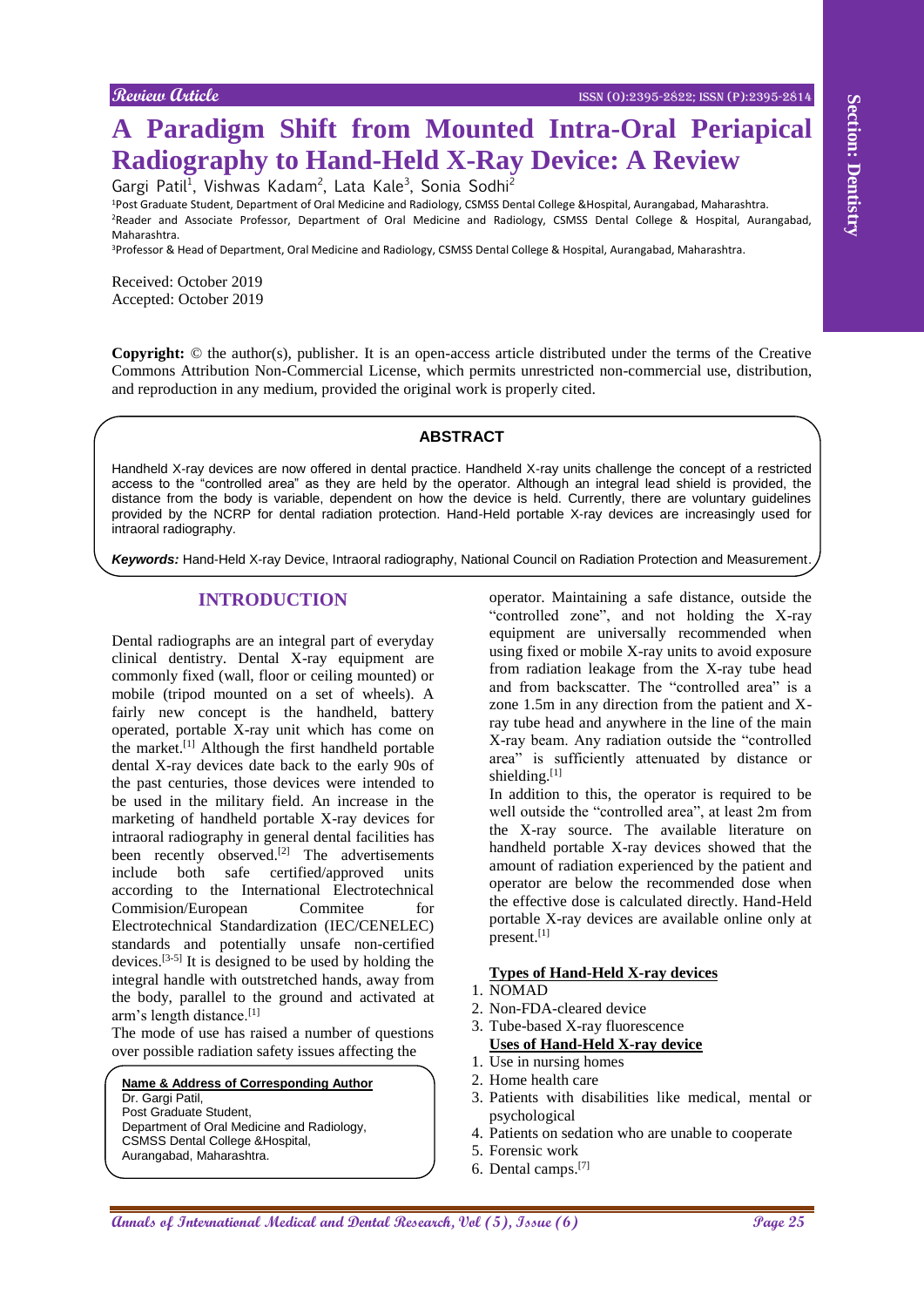# **Patil et al; Mounted Intra-Oral Periapical Radiography to Hand-Held X-Ray Device**



**Figure 1: Portable x-ray device used in routine practice**

## **Specifications of X-ray device**

Hand- held X- ray machine offers portability in X‑ ray technology, featuring cordless operation, rechargeable 14.4‑ V nickel–cadmium battery packs, and provides more than 100–700 exposures on a single charge. It weighs 8 pounds, has internal lead shielding, and an external lead–acrylic backscatter shield. There is an automatic shut off and "Enable" feature that minimizes the risk of inadvertent exposure. The hand‑ held X‑ ray device uses direct current, operates at a fixed 60 kV, 2.3mA, and has a 0.4 mm focal spot with a  $20cm$  source- to-skin distance.<sup>[7]</sup>

## **Radiation protection of the patient**

The aim in any radiographic procedure is to reduce the amount of radiation as low as diagnostically achievable.

- 1. Digital sensors reduce the dose per image by ¼ th to 1/10th compared with conventional film.
- 2. Beam is limited to 6cm diameter, rather than the allowed 7cm.This smaller irradiation area reduces the patient dose by 25%.[7]

## **Radiation protection for operator**

- 1. Operators should always wear personal protective equipment (PPE) while using the hand‑ held equipment to be shielded from backscatter radiation. Both an apron (with0.5mm lead equivalent) and thyroid collar are recommended.
- 2. X‑ ray unit must only be operated by trained personnel in a controlled setting.
- 3. Any ancillary person should stand 3m (approximately 9 feet) away from the patient and if necessary, to be closer than 3m, should stay out of direct X-ray beam.<sup>[7]</sup>

## **Backscatter Radiation**

- The operator (and any other staff involved in the radiographic examination or members of the public other than the patient) must be adequately protected from backscattered radiation.
- This is currently achieved most effectively by a backscatter shield installed at the end of the

position indicating device of specific lead equivalent thickness and diameter.[2]

• According to Food and Drug Administration requirements, this shield should have a minimum specification of 0.25-mm lead equivalent, be 15.2cm in diameter and be capable of being positioned no further than 1cm from the end of the position indicating device so that backscatter radiation is sufficiently blocked.[9]



**Figure 2: Position of patient and operator during exposure**

#### **Image quality**

- 1. Image quality is same as that of fixed intraoral xray units.
- 2. 0.4mm focal spot produces sharp, high resolution images. No blur from hand movement.
- 3. High‑ frequency, 60‑ kV DC X‑ ray generator produces clear image while reducing patient dose.[7]
- 4. In the study of Pittayapat et al, it was concluded that handheld portable X-ray devices produce satisfactory image quality for use in forensic odontology.[8]

# **Security, storage, and transportation**

The optimal storage location is cool, dry, and away from direct sunlight.[7]

### **Battery**

The charging for 30 to 45 min can be used for 8 hours. Color red indicates low battery.[7]

#### **Advantages of Hand-Held X-ray device**

- Operator can be with a patient during exposure.
- It is twice as fast as conventional x-rays.
- No of retakes is reduced by half.
- It is handy, portable and can be easily carried from one place to another.
- Can be easily used even if patient is reclined, in supine position or upright.
- Less chances of cone cuts and other errors.
- No need of remotes and special stands.